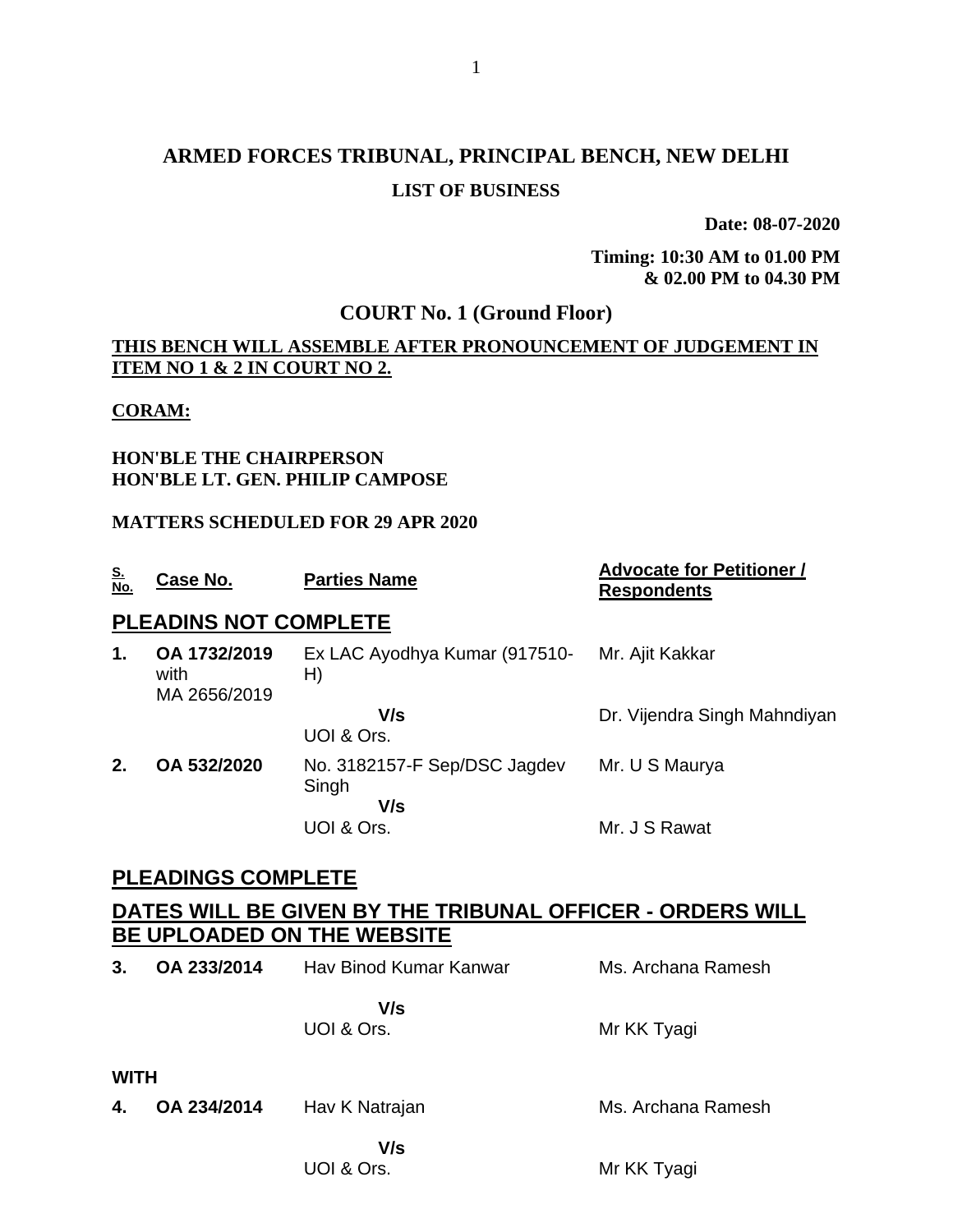| <b>WITH</b>       |                          |                                                       |                                                        |
|-------------------|--------------------------|-------------------------------------------------------|--------------------------------------------------------|
| 5.                | OA 235/2014              | Hav SH Viswanathan                                    | Ms. Archana Ramesh                                     |
|                   |                          | V/s<br>UOI & Ors.                                     | Mr KK Tyagi                                            |
| <b>WITH</b>       |                          |                                                       |                                                        |
| 6.                | OA 385/2013              | Hav Md Yaseen                                         | Mr SS Pandey                                           |
|                   |                          | V/s<br>UOI & Ors.                                     | Mr SD Windlesh                                         |
| 7.                | OA 493/2018              | No. 23825-S Wg Cdr V V Singh                          | Mr. S S Pandey & Associates                            |
|                   |                          | V/s<br>UOI & Ors.                                     | Mr. V S Tomar                                          |
| 8.                | OA 1948/2018             | Cdr Narender Kumar (No 80147A)                        | Mr Shakti Jaidwal & Indra Sen<br>Singh                 |
|                   |                          | V/s<br>UOI & Ors.                                     | Mr. Tarunvir Singh Khehar                              |
| 9.                | OA 2068/2018             | IC-50864A Col Sarvesh Sharma                          | Mr. SS Pandey                                          |
|                   |                          | V/s<br>UOI & Ors.                                     | Mr. Tarunvir Singh Khehar                              |
| 10.               | OA 147/2019              | IC-65210N Lt Col Ran Singh Rana                       | Mr. S S Pandey & Associates                            |
|                   |                          | V/s<br>UOI & Ors.                                     | Mr V Pattabhi Ram                                      |
|                   |                          | <b>MATTERS SCHEDULED FOR 08 JUL 2020</b>              |                                                        |
| <u>S.<br/>No.</u> | Case No.                 | <b>Parties Name</b>                                   | <b>Advocate for Petitioner /</b><br><b>Respondents</b> |
|                   | <b>ADMISSION MATTERS</b> |                                                       |                                                        |
| 11.               | OA 1236/2019             | No. 15398569-A Hav (PA) Satish<br><b>Chand Sharma</b> | Mr. Indra Sen Singh/Abhishek<br>Singh                  |
|                   |                          | V/s                                                   |                                                        |
|                   |                          | UOI & Ors.                                            | Mr Avdhesh Kumar Singh                                 |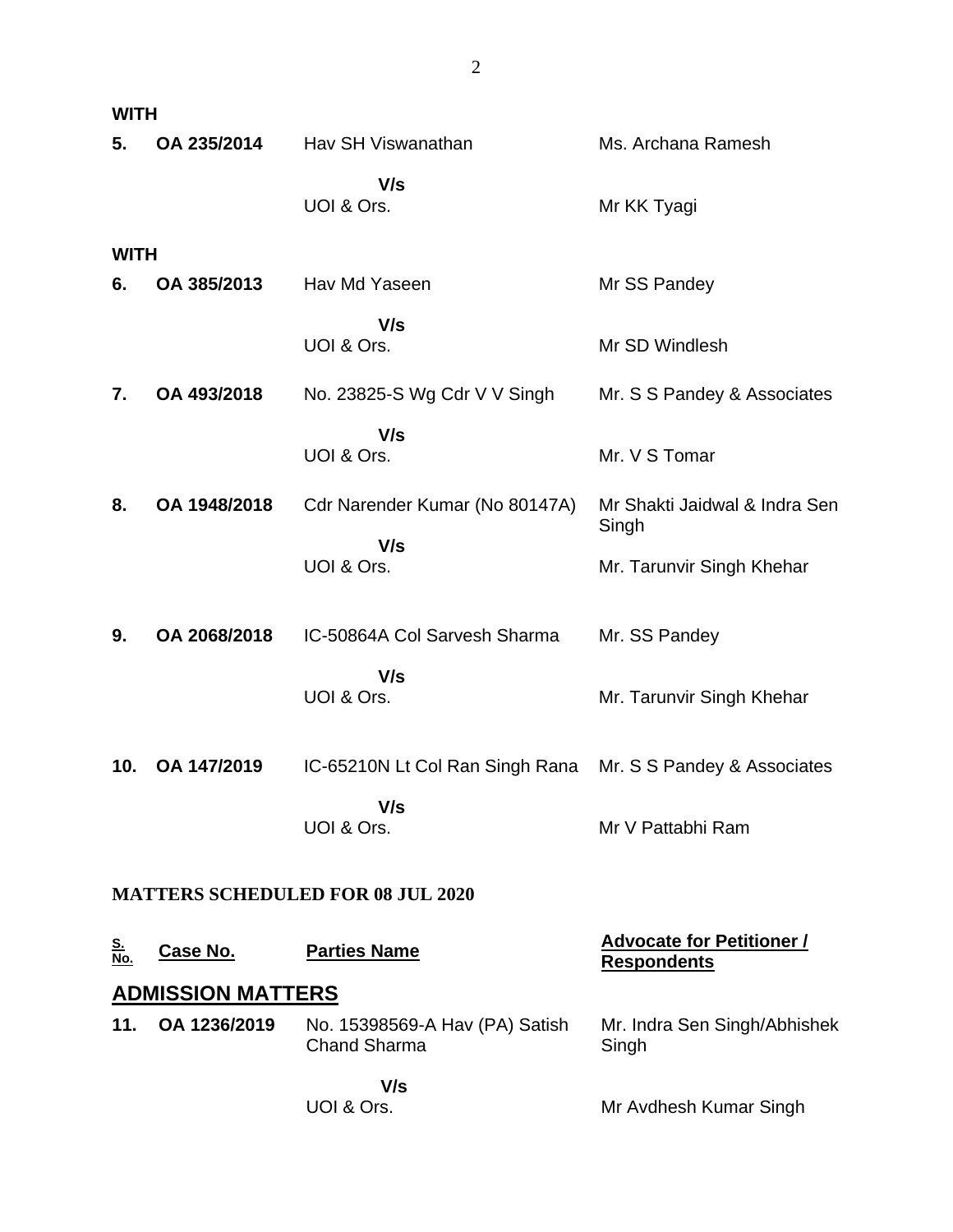| 12. | OA 1239/2019                       | No 15152096K Hav (PA) Makrani<br>Arifmahmadkhan R                              | Mr. Indra Sen<br>Singh/Abhishekt Singh |
|-----|------------------------------------|--------------------------------------------------------------------------------|----------------------------------------|
|     |                                    | V/s<br>UOI & Ors.                                                              | Mr Niranjana Das                       |
| 13. | OA 765/2020                        | Ex Sep Anil Kumar (10495483W)                                                  | Ms. Archana Ramesh                     |
|     |                                    | V/s<br>UOI & Ors.                                                              | None                                   |
| 14. | OA 766/2020                        | Dfr Satendra Kumar (15481436H)                                                 | Ms Archana Remesh                      |
|     |                                    | V/s<br>UOI & Ors.                                                              | None                                   |
| 15. | OA 767/2020<br>with<br>MA 895/2020 | Smt Chander Devi W/o 13880182L<br>Sep Hawa Singh                               | Dr Janak Raj Rana                      |
|     |                                    | V/s<br>UOI & Ors.                                                              | None                                   |
| 16. | OA (Appeal)<br>768/2020            | Ex Sgt Vikash Kumar Singh (903283H) Mr Mohan Kumar & Associates<br>(CONVICTED) |                                        |
|     |                                    | V/s<br>UOI & Ors.                                                              | None                                   |
|     | <u>MA (EXECUTION)</u>              |                                                                                |                                        |
| 17. | MA 2527/2019<br>in                 | Ex Rect Hukam (No 18020360 M)                                                  | Mr Ajit Kakkar                         |
|     | OA 160/2019                        | V/s<br>UOI & Ors                                                               | Mr. Satya Ranjan Swain                 |
|     | <u>PLEADINGS NOT COMPLETE</u>      |                                                                                |                                        |
| 18. | OA 565/2019                        | No. 704406-B EX Sgt Suresh Singh Mr. Virender Singh Kadian<br><b>Bisht</b>     |                                        |
|     |                                    | V/s<br>UOI & Ors.                                                              | Mr Neeraj, Sr CGSC for R 1 &<br>$3-5$  |
| 19. | OA 804/2019                        | Ex Hav Deep Bahadur Rana (No<br>4360627 F)                                     | Ms Sangeeta Tomar                      |

Mr Harish V Shankar

 **V/s** UOI & Ors.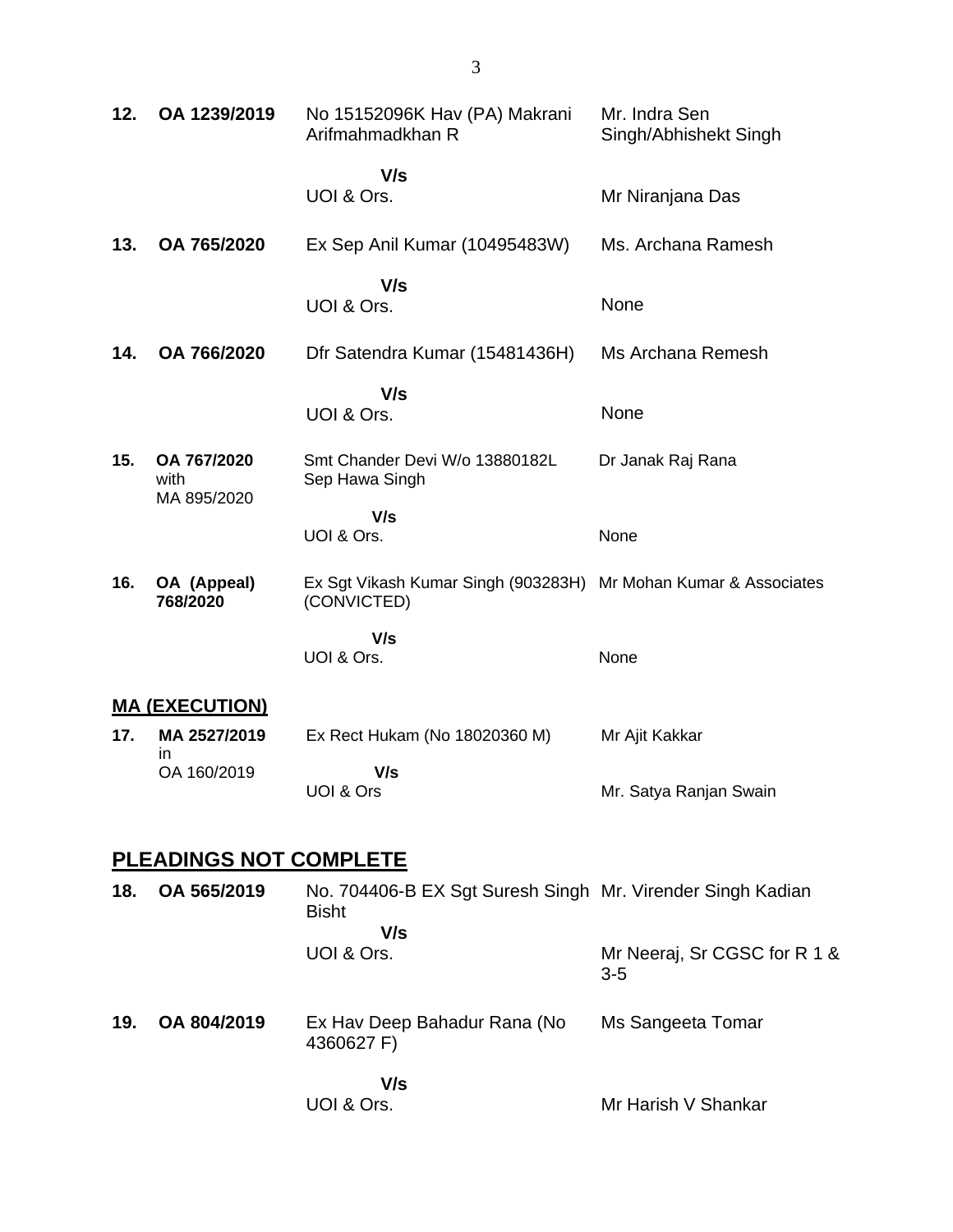**20. OA 1029/2019** with MA 1705/2019 & 662/2020 Smt Sudarshana Widow of Ex STD Mr Virender Singh Kadian Shiv Kumar (No 156542 B)  **V/s** UOI & Ors. Mr. J S Yadav

### **PLEADINGS COMPLETE**

### **DATES WILL BE GIVEN BY THE TRIBUNAL OFFICER - ORDERS WILL BE UPLOADED ON THE WEBSITE**

| 21. | OA 1287/2016 | <b>Col Robertson Bilavendran</b> | Mr. Mohan Kumar, Rashmi<br>Singh & Rohit Pratap & |
|-----|--------------|----------------------------------|---------------------------------------------------|
|     |              | V/s                              | Assocaites                                        |
|     |              | UOI & Ors.                       | Mr Harish V Shankar                               |
| 22. | OA 2393/2019 | Cdr Ravi Saini (51622-Y)         | Mr. Sukhjinder Singh                              |
|     |              | V/s<br>UOI & Ors.                | Mr Harish V Shankar for R1-2                      |

#### **HON'BLE THE CHAIRPERSON WILL SIT SINGLY IMMEDIATELY AFTER THE BOARD OF DB IS DISCHARGED**

|                | S. No. Case No.    | <b>Parties Name</b>         | <b>Advocate for Petitioner /</b><br><b>Respondents</b> |
|----------------|--------------------|-----------------------------|--------------------------------------------------------|
|                | <b>MA (OTHERS)</b> |                             |                                                        |
| $\mathbf{1}$ . | AT 16/2020<br>ın   | Vinod Kumar Bisht (Convict) | None                                                   |
|                | TA 341/2017 (RB    | V/s                         |                                                        |
|                | Jammu)             | UOI & Ors                   | None                                                   |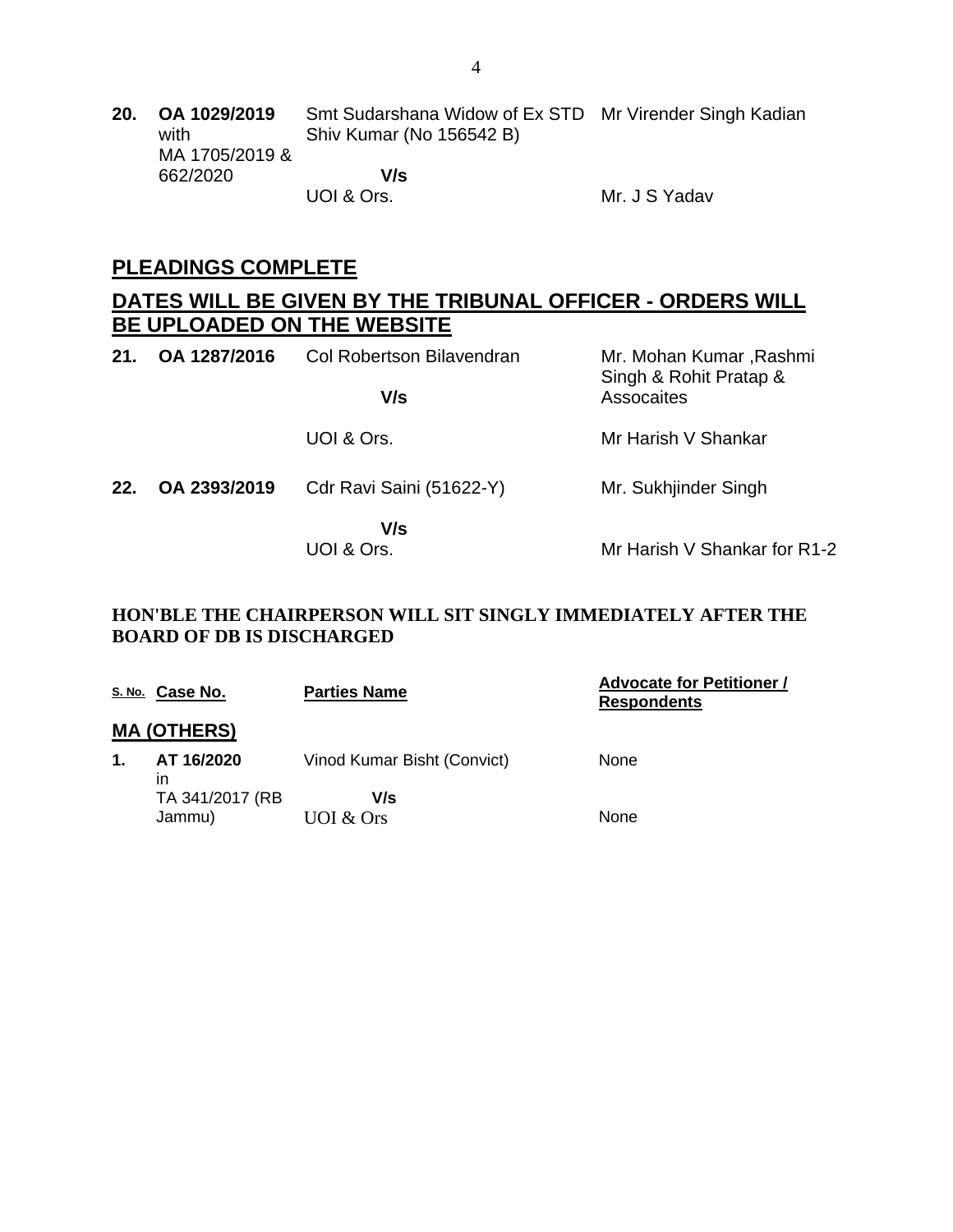# **ARMED FORCES TRIBUNAL, PRINCIPAL BENCH, NEW DELHI LIST OF BUSINESS**

**Date: 08-07-2020**

**Timing: 10:30 AM to 01.00 PM & 02.00 PM to 04.30 PM**

**Respondents**

### **COURT No. 2 (Ground Floor)**

#### **CORAM:**

#### **HON'BLE MS. JUSTICE SUNITA GUPTA HON'BLE LT. GEN. PHILIP CAMPOSE**

|    | S. No. Case No.      | <b>Parties Name</b>             | <b>Advocate for Petitioner /</b><br><b>Respondents</b> |
|----|----------------------|---------------------------------|--------------------------------------------------------|
|    | <b>For Judgement</b> |                                 |                                                        |
| 1. | OA 639/2015<br>with  | Sepoy Raju Popat Bhai           | Mr Ajeet Yadav                                         |
|    | MA 686/2015          | V/s                             |                                                        |
|    |                      | UOI & Ors.                      | Mr Avdhesh Kumar Singh                                 |
| 2. | OA 2078/2017         | No.13967030A Ex Nk Ramvir Singh | Mr. J P Sharma                                         |
|    |                      | V/s                             |                                                        |
|    |                      | UOI & Ors.                      | Mr. SD Windlesh                                        |
|    |                      |                                 |                                                        |

#### **THIS BENCH WILL NOT ASSEMBLE TODAY**

#### **CORAM:**

**HON'BLE MS. JUSTICE SUNITA GUPTA HON'BLE AIR MARSHAL B.B.P. SINHA**

#### **MATTERS SCHEDULED FOR 29 APR 2020**

#### **S. No. Case No. Parties Name Advocate for Petitioner /**

### **PLEADINGS NOT COMPLETE**

| 1. OA 150/2019<br>with | No 13198 Air Cmde V K Tiwari | Mr. VS Kadian       |
|------------------------|------------------------------|---------------------|
| MA 564/2019            | V/s                          |                     |
|                        | UOI & Ors.                   | Mr. Ashok Chaitanya |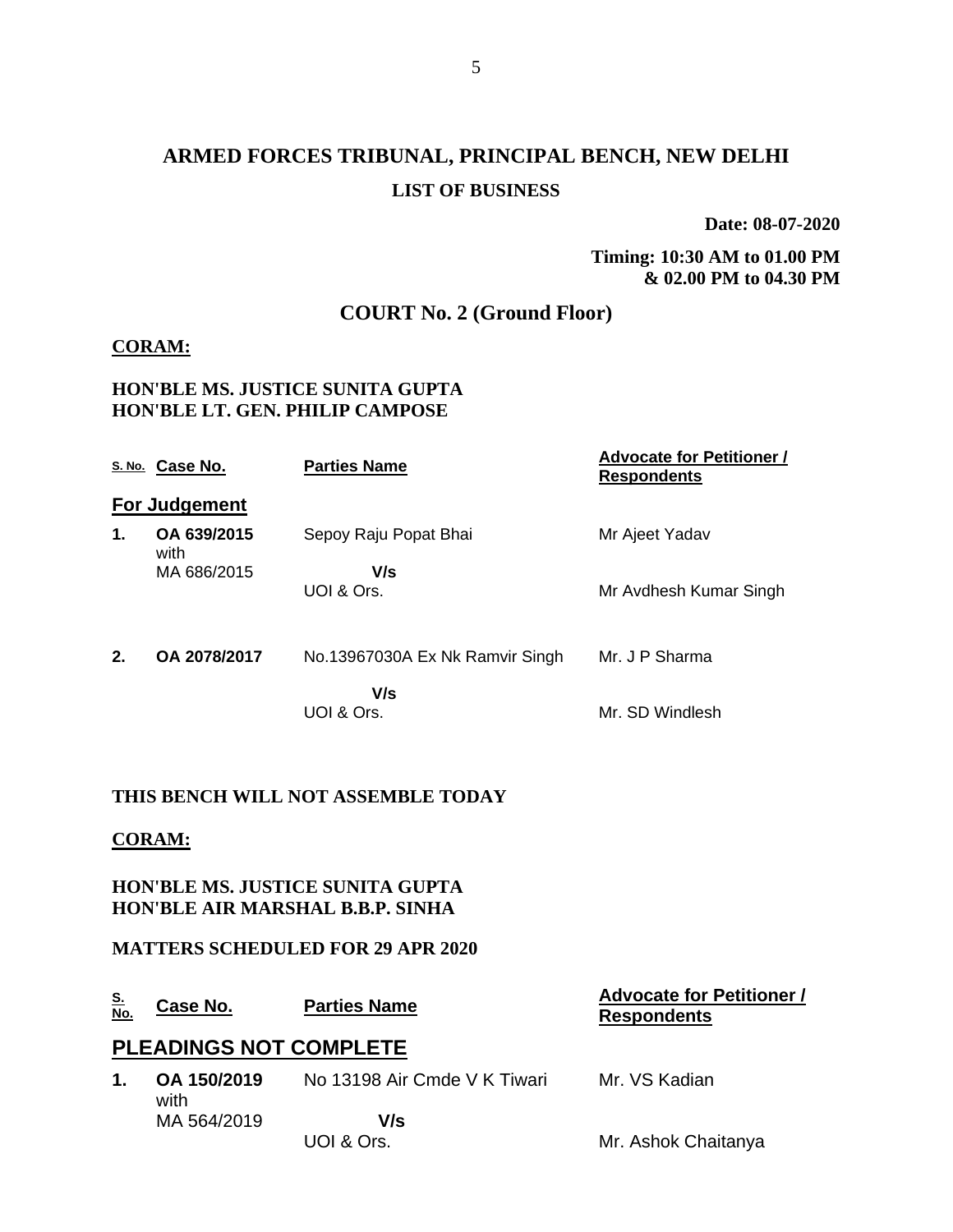**2. OA 1193/2019** with MA 1935/2019 No. 743146-H Ex Sgt NK Pandey Mr. Virender Singh Kadian  **V/s** UOI & Ors. Mr. Y P Singh

#### **PLEADINGS COMPLETE**

### **DATES WILL BE GIVEN BY THE TRIBUNAL OFFICER - ORDERS WILL BE UPLOADED ON THE WEBSITE**

| 3. | OA 1130/2016                           | Ex Cpl Kanwar Pal                                   | Mr. V S Kadian            |
|----|----------------------------------------|-----------------------------------------------------|---------------------------|
|    |                                        | V/s<br>UOI & Ors.                                   | Mr Prabodh Kumar          |
| 4. | OA 1152/2017                           | <b>Smt Anshu</b>                                    | Mr. V S Kadian            |
|    |                                        | V/s<br>UOI & Ors.                                   | Mr. V Pattabhiram         |
| 5. | OA 1470/2018                           | No 4156598 Ex Sep Sher Singh<br>Rawat               | Mr.SS Pandey              |
|    |                                        | V/s<br>UOI & Ors.                                   | Mr Rajesh Kumar Das       |
| 6. | OA 163/2019<br>with<br>MA 577/2019 &   | No 15387982W Ex Sigmn Jaivir<br>Singh               | Mr. SM Dalal              |
|    | 1696/2019                              | V/s<br>UOI & Ors.                                   | Mr. J S Rawat             |
| 7. | OA 1080/2019                           | No. 15484161 Ex LD (ACP-I)<br><b>Gurpreet Singh</b> | Mr. Virender Singh Kadian |
|    |                                        | V/s<br>UOI & Ors.                                   | Mr. Arvind Patel          |
| 8. | OA 1262/2019<br>with<br>MA 1997/2019 & | Nk Sanjay Sharma (Retd) (No<br>15126320 N)          | Mr Virender Singh Kadian  |
|    | 226/2020                               | V/s<br>UOI & Ors.                                   | Mr. Prabodh Kumar         |
| 9. | OA 1272/2019<br>with<br>MA 2003/2019   | Sub Maj Vijendra Pal Singh (Retd)<br>(JC 802400 M)  | Mr Virender Singh Kadian  |
|    |                                        | V/s<br>UOI & Ors.                                   | Mr. Rajeev Kumar          |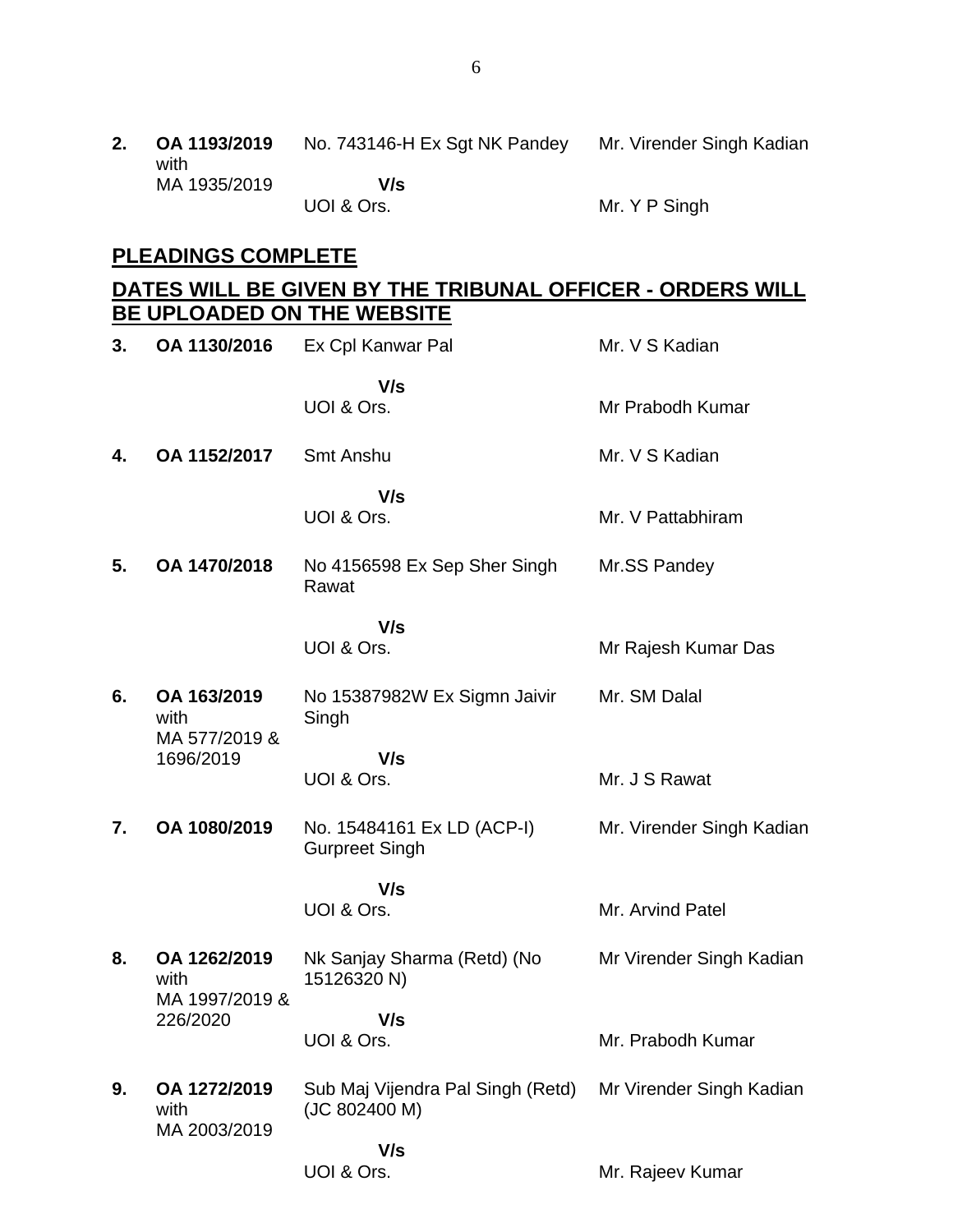| 10. | OA 1274/2019<br>with<br>MA 2005/2019 & | No. 706023 Ex Sgt Gurupada<br>Sarangi | Mr. Baljeet Singh   |
|-----|----------------------------------------|---------------------------------------|---------------------|
|     | 472/2020                               | V/s                                   |                     |
|     |                                        | UOI & Ors.                            | Ms. Jyotsna Kaushik |

**11. OA (Appeal) 1360/2019** with MA 2103/2019 & 2104/2019 No. 15413647-M Ex L/Nk K Raghavendra (Presently in Agratala Jail)  **V/s** UOI & Ors. Mr. Amit Kumar Mr Anil Gautam

### **MATTERS SCHEDULED FOR 08 JUL 2020**

| <u>S.</u><br>No. | Case No.                              | <b>Parties Name</b>                                                                                    | <u><b>Advocate for Petitioner /</b></u><br><b>Respondents</b> |
|------------------|---------------------------------------|--------------------------------------------------------------------------------------------------------|---------------------------------------------------------------|
|                  | <b>ADMISSION MATTERS</b>              |                                                                                                        |                                                               |
|                  | 12. OA (Appeal)<br>1544/2019<br>with  | No 2768587F Ex Nk Sonavane<br>Sudam Kashinath                                                          | Mr. Indra Sen<br>Singh//Abhishek Singh                        |
|                  | MA 2490/2019                          | V/s                                                                                                    |                                                               |
|                  |                                       | UOI & Ors.                                                                                             | Mr. Waize Ali Noor                                            |
|                  | <b>MA (EXECUTION)</b>                 |                                                                                                        |                                                               |
|                  | 13. MA 1069/2019<br>in.<br>OA 3/2018  | No. 3984962-L Ex Nk Inder Paul<br>In the matter of IC-27927L Brig<br>MK Ganju (Retd) and Others<br>V/s | Mr. R K Tripathi                                              |
|                  |                                       | UOI & Ors.                                                                                             | Mr. Anil Gautam                                               |
|                  | 14. MA 305/2020<br>in.<br>OA 642/2018 | Ex MWO Rishi Deo Singh<br>$(632792-F)$                                                                 | Mr. Praveen Kumar                                             |
|                  |                                       | V/s                                                                                                    |                                                               |
|                  |                                       | UOI & Ors.                                                                                             | Mr JS Yadav                                                   |
|                  | 15. MA 791/2020<br>ın<br>OA 2395/2019 | 49314L Col Anil Kumar Gupta<br>(Retd)                                                                  | Mr. SS Pandey                                                 |
|                  |                                       | V/s<br>UOI & Ors.                                                                                      | Mr. Harish V Shankar                                          |
|                  | <u>MA (OTHERS)</u>                    |                                                                                                        |                                                               |
|                  | 16. MA 1902/2019<br>in                | No. 14569718 Ex Sep Hira Ram                                                                           | Mr. JP Sharma & Associates                                    |
|                  | OA 1561/2018                          | V/s                                                                                                    |                                                               |
|                  |                                       | UOI & Ors.                                                                                             | Mr. Y P Singh                                                 |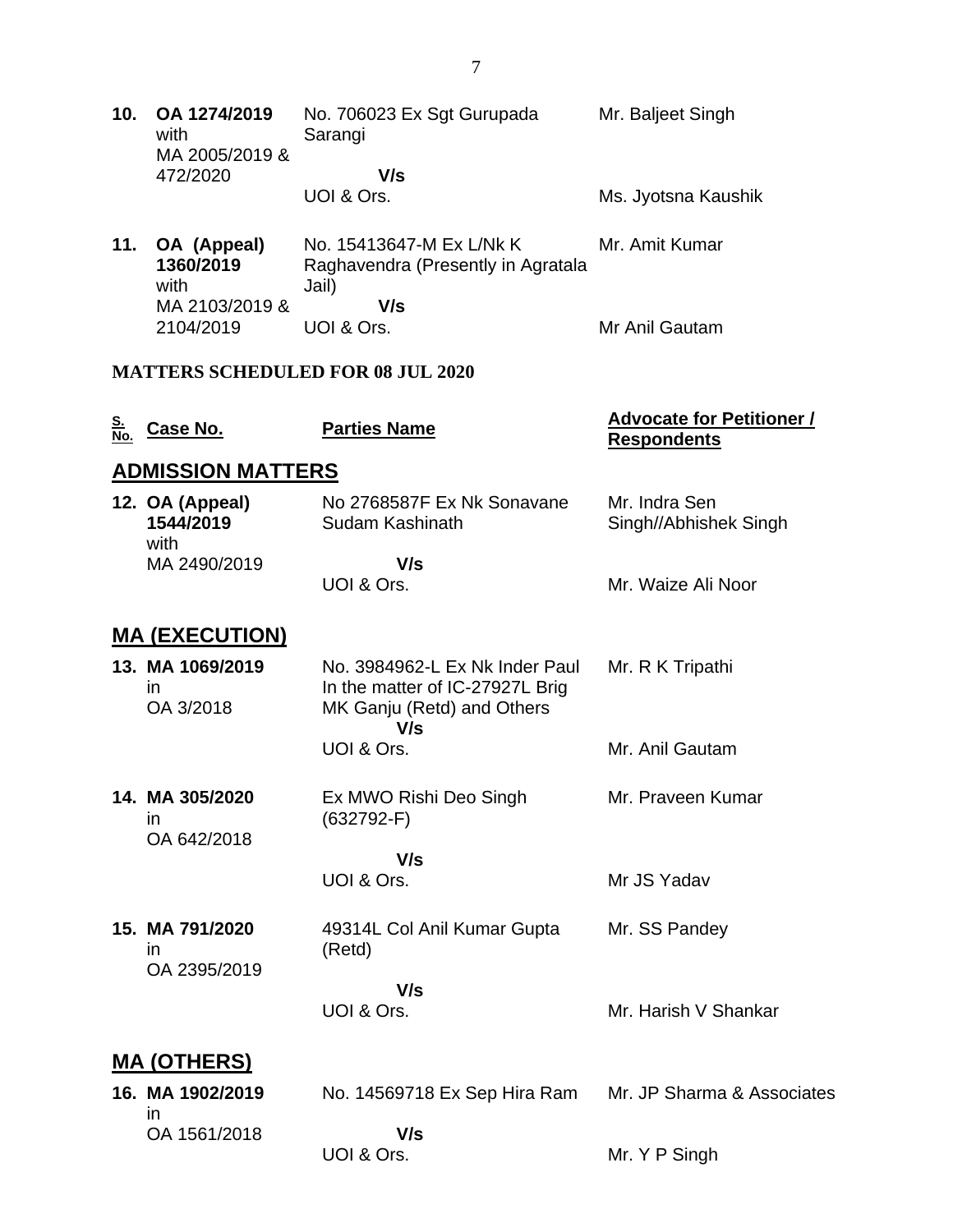# **PLEADINGS NOT COMPLETE**

| 17. OA 450/2019                         | Brig ST Rangarajan (Retd) (IC<br>24672L)<br>V/s | Mr Balaji Subramanian &<br>Ishani Banerjee |
|-----------------------------------------|-------------------------------------------------|--------------------------------------------|
|                                         | UOI & Ors.                                      | Mr. Karan Singh Bhati, Sr.<br><b>CGSC</b>  |
| 18. OA 788/2019                         | IC-48232W Col Aseem Tandon<br>(Retd)<br>V/s     | Ms Neela Gokhale                           |
|                                         | UOI & Ors.                                      | Mr. K K Tyagi                              |
| 19. OA 803/2019<br>with<br>MA 1423/2019 | JC-558660L Ex Sub Bhagwan<br>Singh              | Mr. VS Kadian                              |
|                                         | V/s<br>UOI & Ors.                               | Mr Avdhesh KumarSingh                      |
| 20. OA 1650/2019<br>with                | Ex MWO Rambachan Yadav                          | Mr. Ajit Kakkar                            |
| MA 2586/2019                            | V/s                                             |                                            |
|                                         | UOI & Ors.                                      | Mr. Ashok Chaitanya                        |

### **PLEADINS COMPLETE**

## **DATES WILL BE GIVEN BY THE TRIBUNAL OFFICER - ORDERS WILL BE UPLOADED ON THE WEBSITE**

| 21 | OA 659/2015              | Capt (Retd) Ram Saran Singh        | Mr SM Dalal                                                                                |
|----|--------------------------|------------------------------------|--------------------------------------------------------------------------------------------|
|    |                          | V/s<br>UOI & Ors.                  | Mr KK Tyagi                                                                                |
|    | 22. OA 1035/2015<br>with | Ex Sep Vinod Singh                 | Mr. V S Kadian                                                                             |
|    | MA 999/2015              | V/s<br>UOI & Ors.                  | Mr Prabodh Kumar                                                                           |
| 23 | OA 34/2016<br>with       | Brig S K S Rana (Retd.) & Ors.     | Mr. Anil Srivastava                                                                        |
|    | MA 14/2016               | V/s<br>UOI & Ors.                  | Mr Karan Singh Bhati, Sr<br>CGSC for Army & IAF, Dr<br>Vijendra Sinh Mahndiyan for<br>Navy |
| 24 | OA 676/2016              | Ex MER (U/T) Yogender Kumar<br>V/s | Mr. V S Kadian & J P<br>Sharma                                                             |
|    |                          | UOI & Ors.                         | Mr SD Windlesh                                                                             |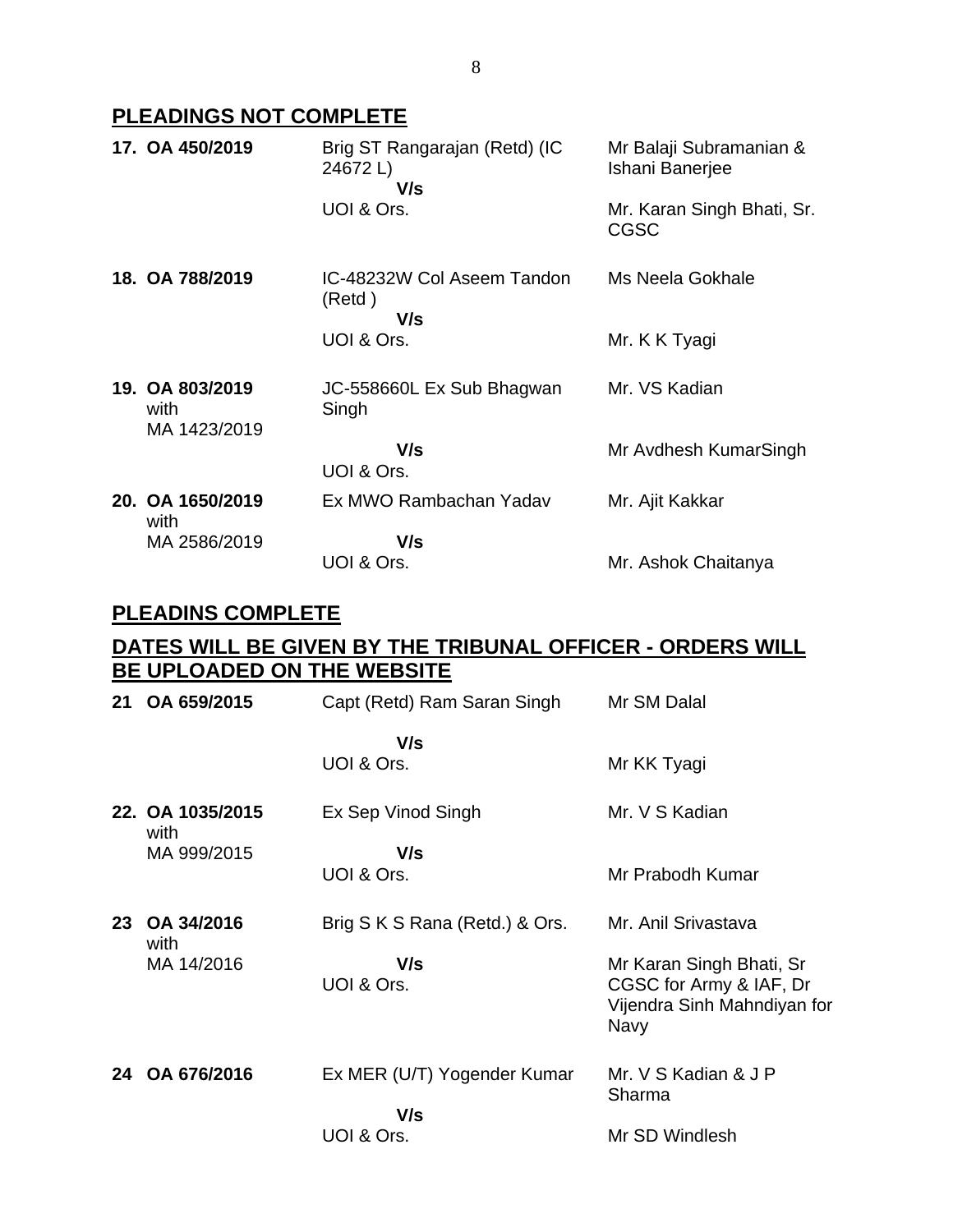| 25. OA 1128/2017                                   | Ex Hav Raj Kumar Bugalia                                             | Mr. J P Sharma                 |
|----------------------------------------------------|----------------------------------------------------------------------|--------------------------------|
|                                                    | V/s<br>UOI & Ors.                                                    | <b>Mr Arvind Patel</b>         |
| 26. OA 1195/2017                                   | Cdr Sukhbir Singh Yadav (Retd)                                       | Mr Ajit Kakkar                 |
|                                                    | V/s<br>UOI & Ors.                                                    | Mr Harish V Shankar            |
| 27. OA 1948/2017                                   | IC-36128W Lt Col V<br>Krishnamurthy (Retd.)                          | Mr. Rajesh Nandal              |
|                                                    | V/s<br>UOI & Ors.                                                    | Mr. Avdhesh Kumar Singh        |
| 28. OA 690/2018                                    | 15131754X Ex Hav Rajesh Kumar Mr. V S Kadian                         |                                |
|                                                    | V/s<br>UOI & Ors.                                                    | Mr Avdhesh Kumar Singh         |
| 29. OA 1068/2018<br>with<br>MA 943/2018 &          | Smt Vidhya Wati W/O Late<br>Gunner Ram Murti Kumar (No<br>14348798Y) | Ms Archana Ramesh              |
| 962/2019                                           | V/s<br>UOI & Ors.                                                    | Mr. S D Windlesh               |
| 30. OA 1861/2018                                   | No 10437045H Ex Nk Janardan<br>Singh                                 | Mr. VS Kadian                  |
|                                                    | V/s<br>UOI & Ors.                                                    | Mr. K K Tyagi                  |
| 31. OA (Appeal)<br>1974/2018                       | No. 2501245-X Sep (L/Nk) Loha<br>Singh<br>V/s                        | Mr. S S Pandey &<br>Associates |
|                                                    | UOI & Ors.                                                           | Mr. J S Yadav                  |
| 32. TA 3/2019<br>WP(C)No.4341/1999 (No.13951078-K) | Ex Hav/Sep Ashok Kumar Sharma Mr Indra Sen Singh (Amicus             | Curiae)                        |
|                                                    | V/s<br>UOI & Ors.                                                    | None                           |
|                                                    |                                                                      |                                |
| 33. OA 289/2019<br>with<br>MA 784/2019             | Col Narender Bhushan (Retd) (IC<br>24172N)<br>V/s                    | Mr OS Punia                    |
|                                                    | UOI & Ors.                                                           | Mr Karan Singh Bhati, Sr       |

CGSC